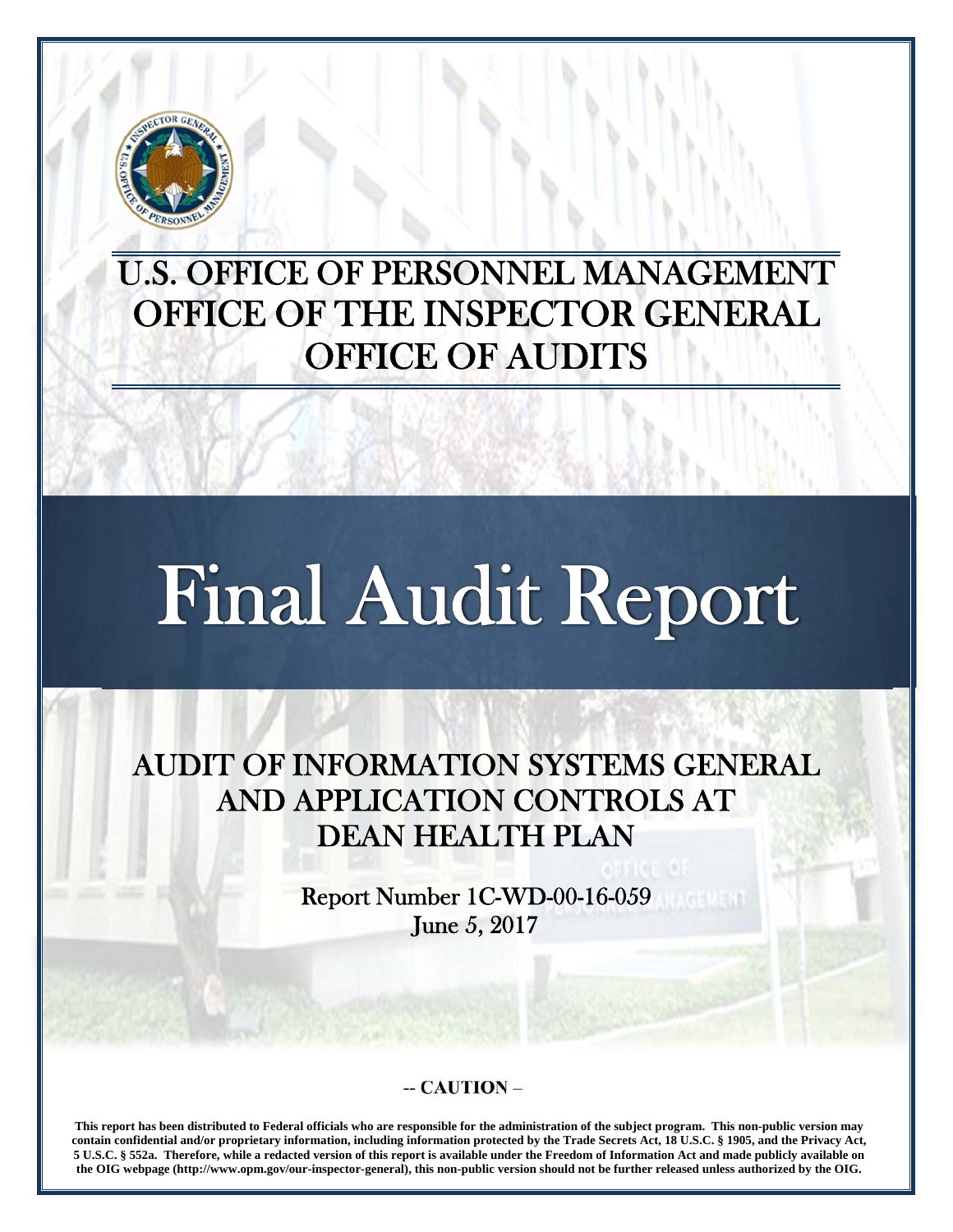## <span id="page-1-0"></span>EXECUTIVE SUMMARY

*Audit of Information Systems General and Application Controls at Dean Health Plan* 

#### **Report No. 1C-WD-00-16-059**

#### **Why Did We Conduct the Audit?**

Dean Health Plan (DHP) contracts with the U.S. Office of Personnel Management to provide health insurance benefits for federal employees, annuitants, and qualified dependents as part of the Federal Employees Health Benefits Program (FEHBP).

The objectives of this audit were to evaluate controls over the confidentiality, integrity, and availability of FEHBP data processed and maintained in DHP's information technology (IT) environment.

#### **What Did We Audit?**

The scope of this audit centered on the information systems used by DHP to process and store data related to medical encounters and insurance claims for FEHBP members.

WPS \_\_\_\_\_\_\_\_\_\_\_\_\_\_\_\_\_\_\_\_\_\_\_\_\_

**Michael R. Esser**  *Assistant Inspector General for Audits* 

#### **What Did We Find?**

Our audit of the IT security controls at DHP determined that:

- DHP has established an adequate security management program.
- DHP has implemented both physical and logical access controls to prevent unauthorized access to its facilities and to sensitive information.
- DHP has implemented an incident response and network security program. However, DHP has not documented and approved a firewall configuration standard. Without a firewall configuration standard DHP cannot routinely review its firewalls for compliance against an approved baseline. DHP also has systems running software that is unsupported by the vendor, and DHP does not have a control in place to limit network access to authorized devices.
- DHP has developed configuration management policies and procedures. However, DHP has not documented and approved configuration standards for its systems. Without configuration standards DHP cannot routinely review its systems for compliance.
- DHP has established a risk-based contingency program with documented plans that identify critical systems and contain detailed recovery procedures. These plans and procedures are regularly reviewed and tested.
- DHP has implemented controls in its claims adjudication process to ensure that FEHBP claims are processed accurately.

**This report is non-public and should not be further released unless authorized by the OIG, because it may contain confidential and/or proprietary information that may be protected by the Trade Secrets Act, 18 U.S.C. § 1905, or the Privacy Act, 5 U.S.C. § 552a.**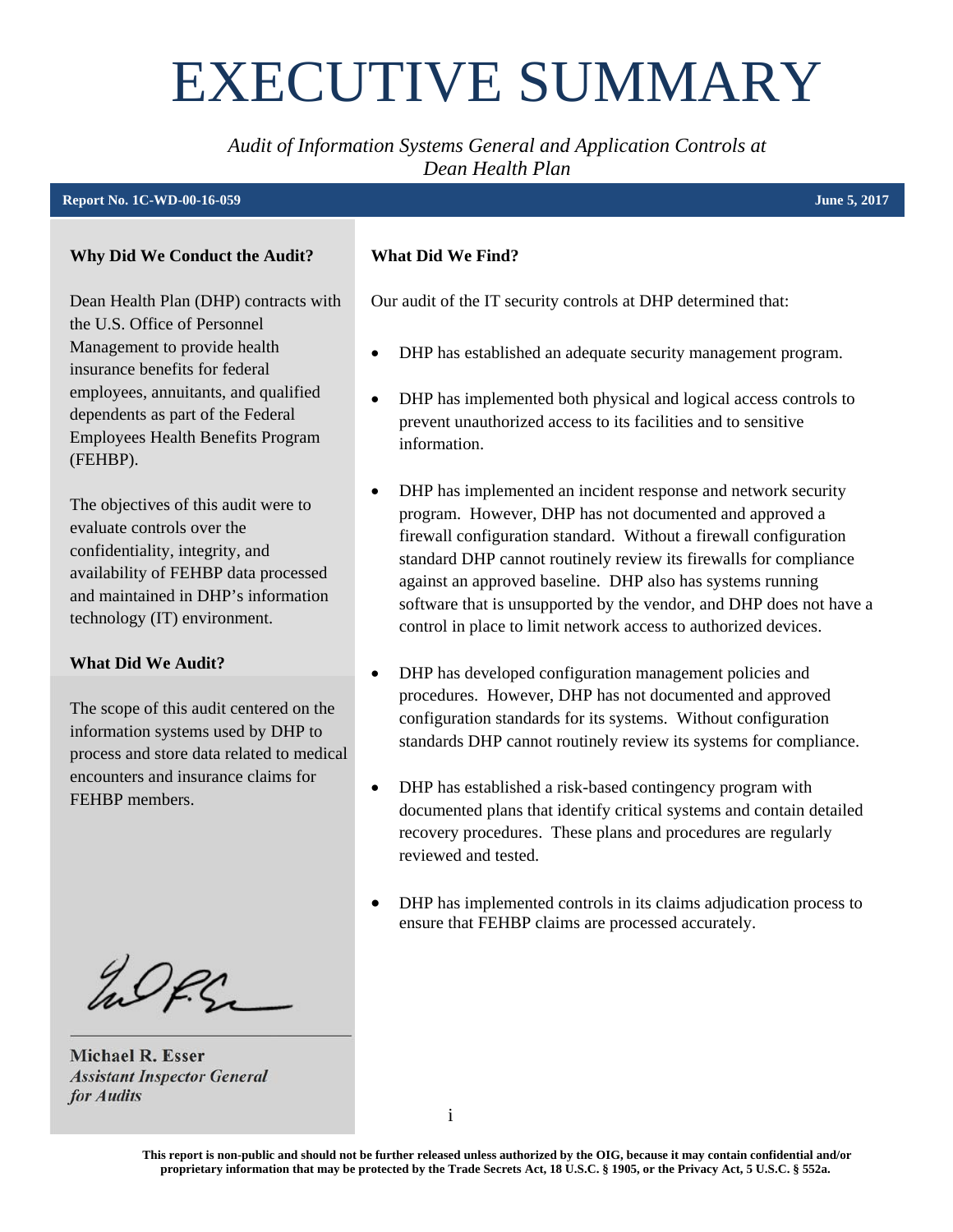## ABBREVIATIONS

<span id="page-2-0"></span>

| the Act       | The Federal Employees Health Benefits Act                                   |
|---------------|-----------------------------------------------------------------------------|
| <b>CFR</b>    | <b>Code of Federal Regulations</b>                                          |
| DHP           | <b>Dean Health Plan</b>                                                     |
| FEHBP         | <b>Federal Employees Health Benefits Program</b>                            |
| <b>FISCAM</b> | <b>Federal Information Systems Control Audit Manual</b>                     |
| GAO           | <b>U.S. Government Accountability Office</b>                                |
| IT            | <b>Information Technology</b>                                               |
| NIST SP       | <b>National Institute of Standards and Technology's Special Publication</b> |
| OIG           | <b>Office of the Inspector General</b>                                      |
| OMB           | U.S. Office of Management and Budget                                        |
| <b>OPM</b>    | <b>U.S. Office of Personnel Management</b>                                  |
| Plan          | <b>Dean Health Plan</b>                                                     |
|               |                                                                             |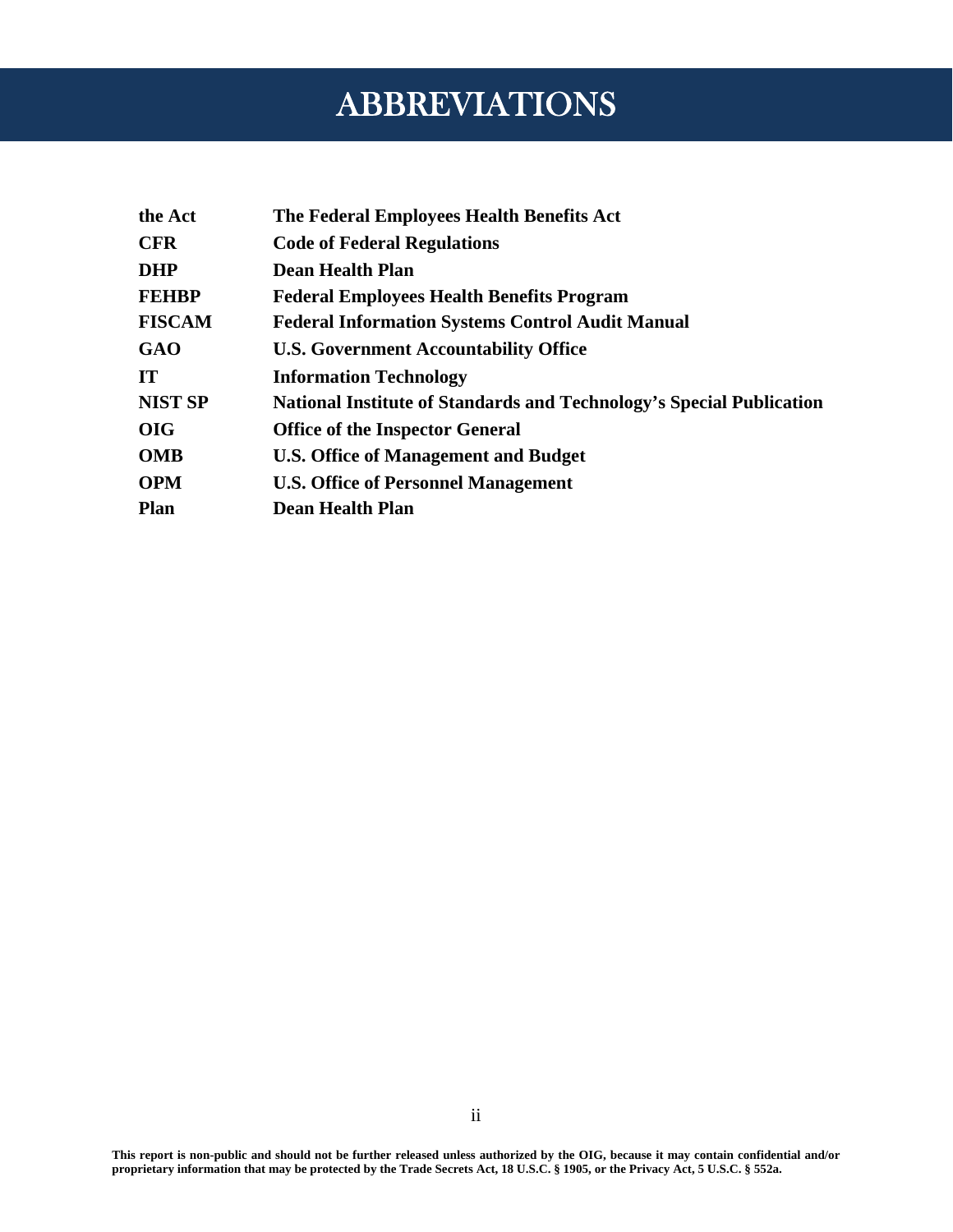## IV. MAJOR CONTRIBUTORS IN THE TRIBUE OF CONTENTS IN THE REPORT OF  $\mathbb{C}[X]$

#### **Page**

| II.  |                                                                                                                        |
|------|------------------------------------------------------------------------------------------------------------------------|
| III. |                                                                                                                        |
|      |                                                                                                                        |
|      |                                                                                                                        |
|      |                                                                                                                        |
|      |                                                                                                                        |
|      |                                                                                                                        |
|      |                                                                                                                        |
|      | <b>APPENDIX:</b> Dean Health Plan's January 25, 2017, response to the draft audit<br>report, issued November 22, 2016. |
|      |                                                                                                                        |

#### **REPORT FRAUD, WASTE, AND MISMANAGEMENT**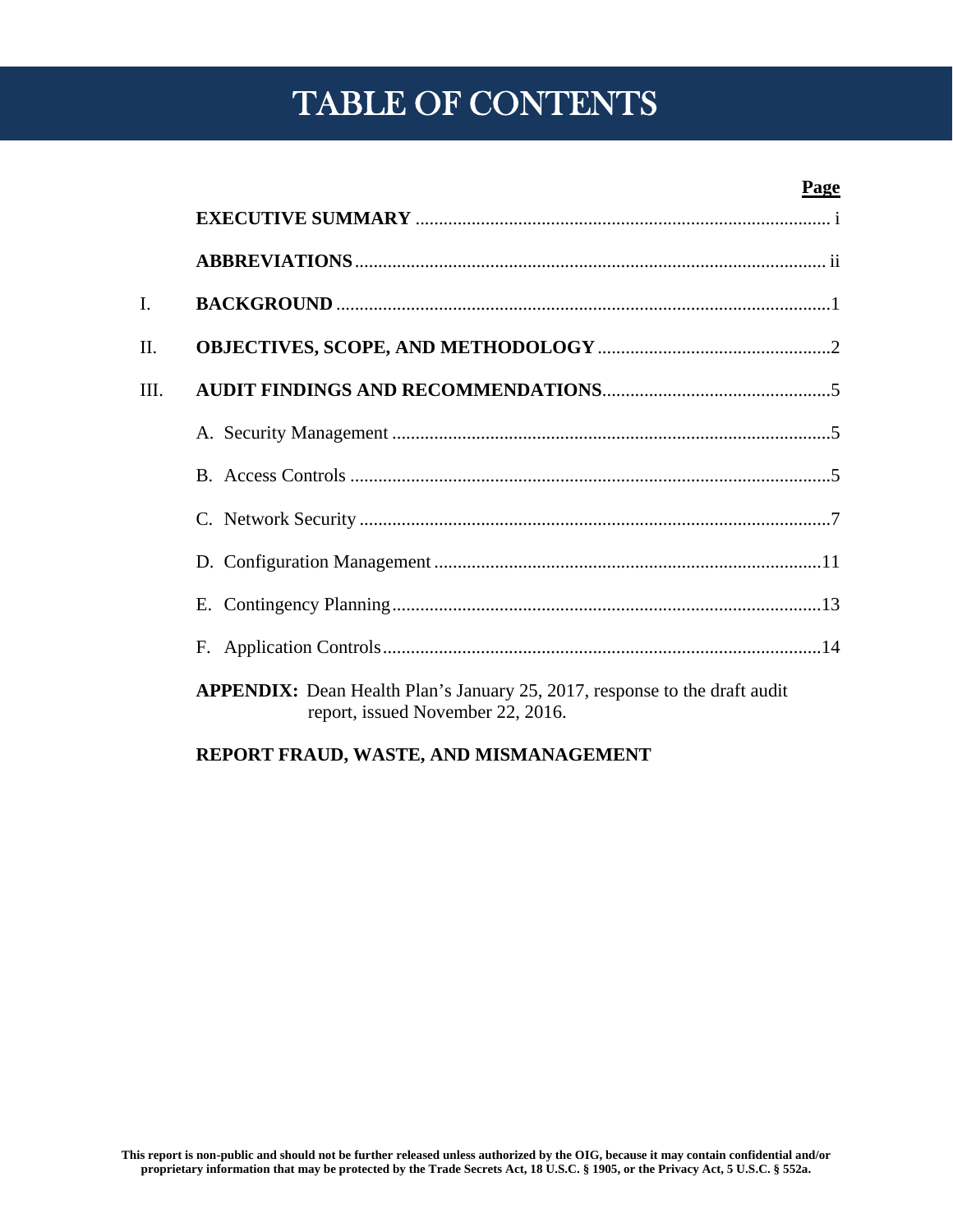## I. BACKGROUND

<span id="page-4-0"></span>This final report details the findings, conclusions, and recommendations resulting from the audit of general and application controls over the information systems responsible for processing Federal Employees Health Benefits Program (FEHBP) claims by Dean Health Plan (DHP or Plan).

The audit was conducted pursuant to FEHBP contract CS 1966; 5 U.S.C. Chapter 89; and 5 Code of Federal Regulations (CFR) Chapter 1, Part 890. The audit was performed by the U.S. Office of Personnel Management's (OPM) Office of the Inspector General (OIG), as established by the Inspector General Act of 1978, as amended.

The FEHBP was established by the Federal Employees Health Benefits Act (the Act), enacted on September 28, 1959. The FEHBP was created to provide health insurance benefits for federal employees, annuitants, and qualified dependents. The provisions of the Act are implemented by OPM through regulations codified in Title 5, Chapter 1, Part 890 of the CFR. Health insurance coverage is made available through contracts with various carriers that provide service benefits, indemnity benefits, or comprehensive medical services.

All DHP personnel that worked with the auditors were helpful and open to ideas and suggestions. They viewed the audit as an opportunity to examine practices and to make changes or improvements as necessary. Their positive attitude and helpfulness throughout the audit was greatly appreciated.

This was our first audit of DHP's information technology (IT) general and application controls. We discussed the results of our audit with OPM and DHP representatives at an exit conference.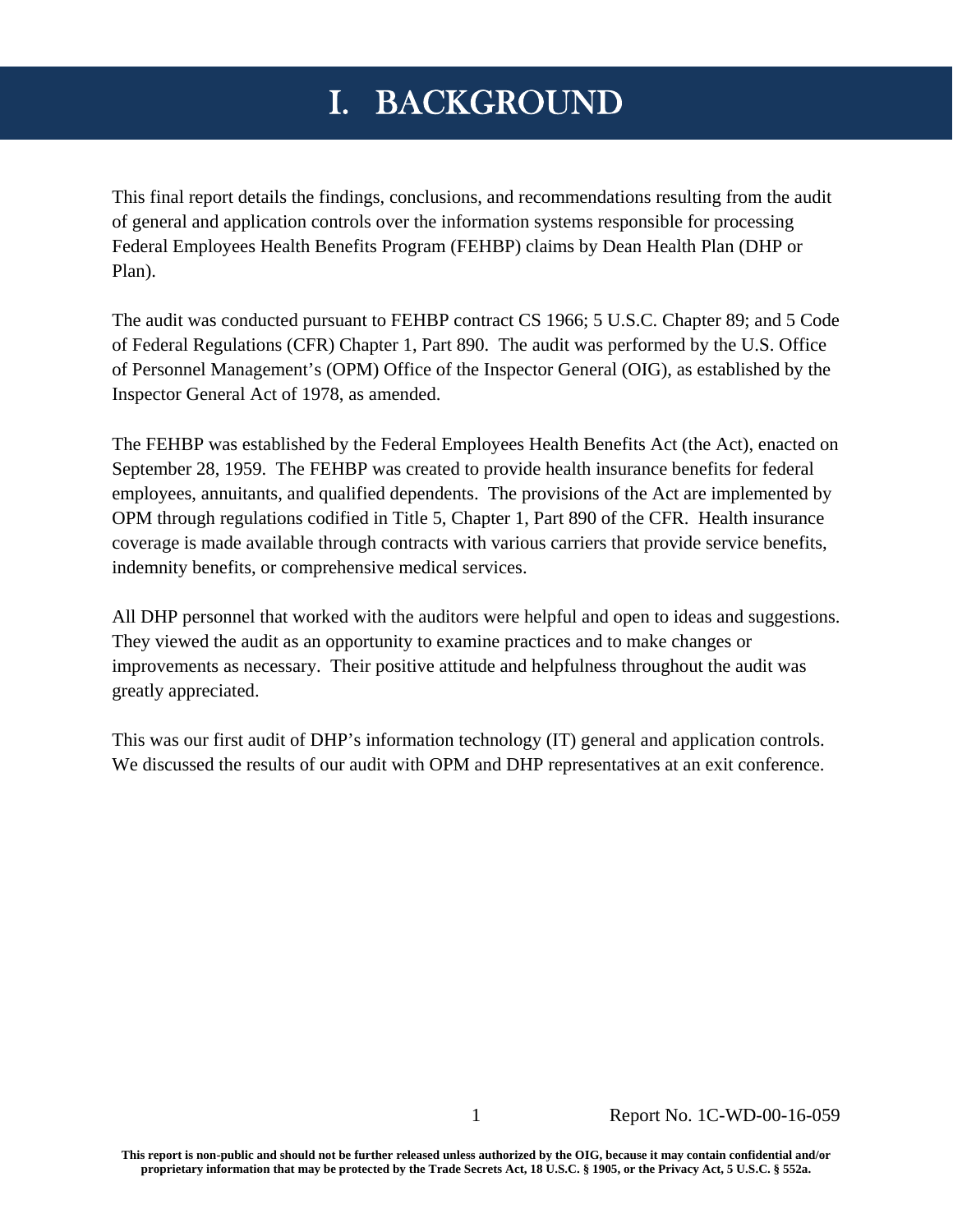## <span id="page-5-0"></span>II. OBJECTIVES, SCOPE, AND METHODOLOGY

#### **OBJECTIVES**

The objectives of this audit were to evaluate controls over the confidentiality, integrity, and availability of FEHBP data processed and maintained in DHP's IT environment. We accomplished these objectives by reviewing the following areas:

- Security management;
- Access controls;
- Network security;
- Configuration management;
- Contingency planning; and
- Application controls specific to DHP's claims processing systems.

#### **SCOPE AND METHDOLOGY**

This performance audit was conducted in accordance with generally accepted government auditing standards issued by the Comptroller General of the United States. Accordingly, we obtained an understanding of DHP's internal controls through interviews and observations, as well as inspection of various documents, including IT and other related policies and procedures. This understanding of DHP's internal controls was used in planning the audit by determining the extent of compliance testing and other auditing procedures necessary to verify that the internal controls were properly designed, placed in operation, and effective.

The scope of this audit centered on the information systems used by DHP to process medical insurance claims and/or store data of FEHBP members, with a primary focus on the claims adjudication process. The business processes reviewed are primarily located in DHP's Madison, Wisconsin facility.

The on-site portion of this audit was performed in August and September of 2016. We completed additional audit work before and after the on-site visit at our office in Washington,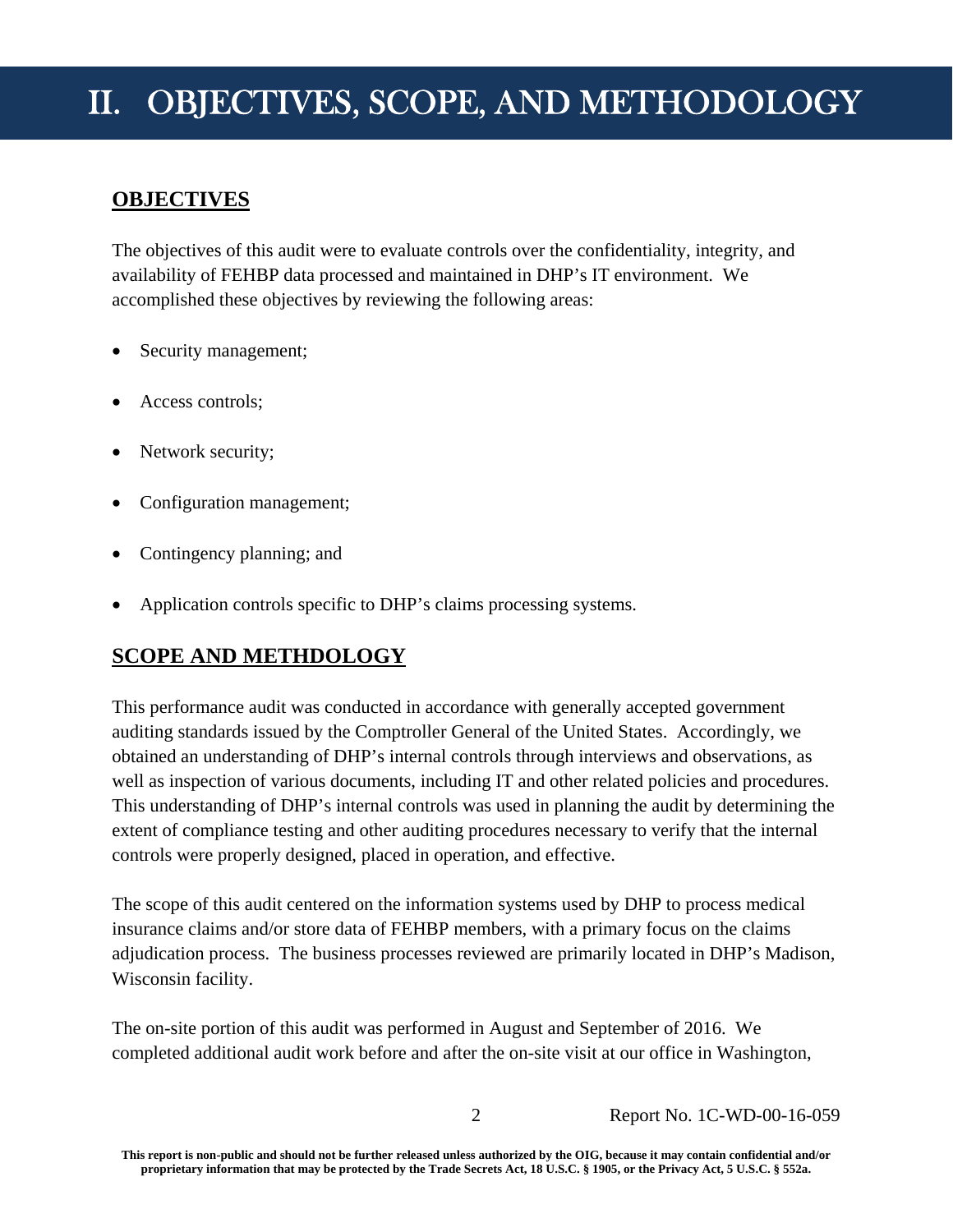D.C. The findings, recommendations, and conclusions outlined in this report are based on the status of information system general and application controls in place at DHP as of September 2016.

In conducting our audit, we relied to varying degrees on computer-generated data provided by DHP. Due to time constraints, we did not verify the reliability of the data used to complete some of our audit steps but we determined that it was adequate to achieve our audit objectives. However, when our objective was to assess computer-generated data, we completed audit steps necessary to obtain evidence that the data was valid and reliable.

In conducting this review we:

- Gathered documentation and conducted interviews;
- Reviewed DHP's business structure and environment;
- Performed a risk assessment of DHP's information systems environment and applications, and prepared an audit program based on the assessment and the U.S. Government Accountability Office's (GAO) Federal Information System Controls Audit Manual (FISCAM); and
- Conducted various compliance tests to determine the extent to which established controls and procedures were functioning as intended. As appropriate, we used judgmental sampling in completing our compliance testing.

Various laws, regulations, and industry standards were used as a guide to evaluating DHP's control structure. These criteria include, but are not limited to, the following publications:

- Title 48 of the Code of Federal Regulations;
- U.S. Office of Management and Budget (OMB) Circular A-130, Appendix III;
- OMB Memorandum 07-16, Safeguarding Against and Responding to the Breach of Personally Identifiable Information;
- COBIT 5: A Business Framework for the Governance and Management of Enterprise IT;
- GAO's FISCAM;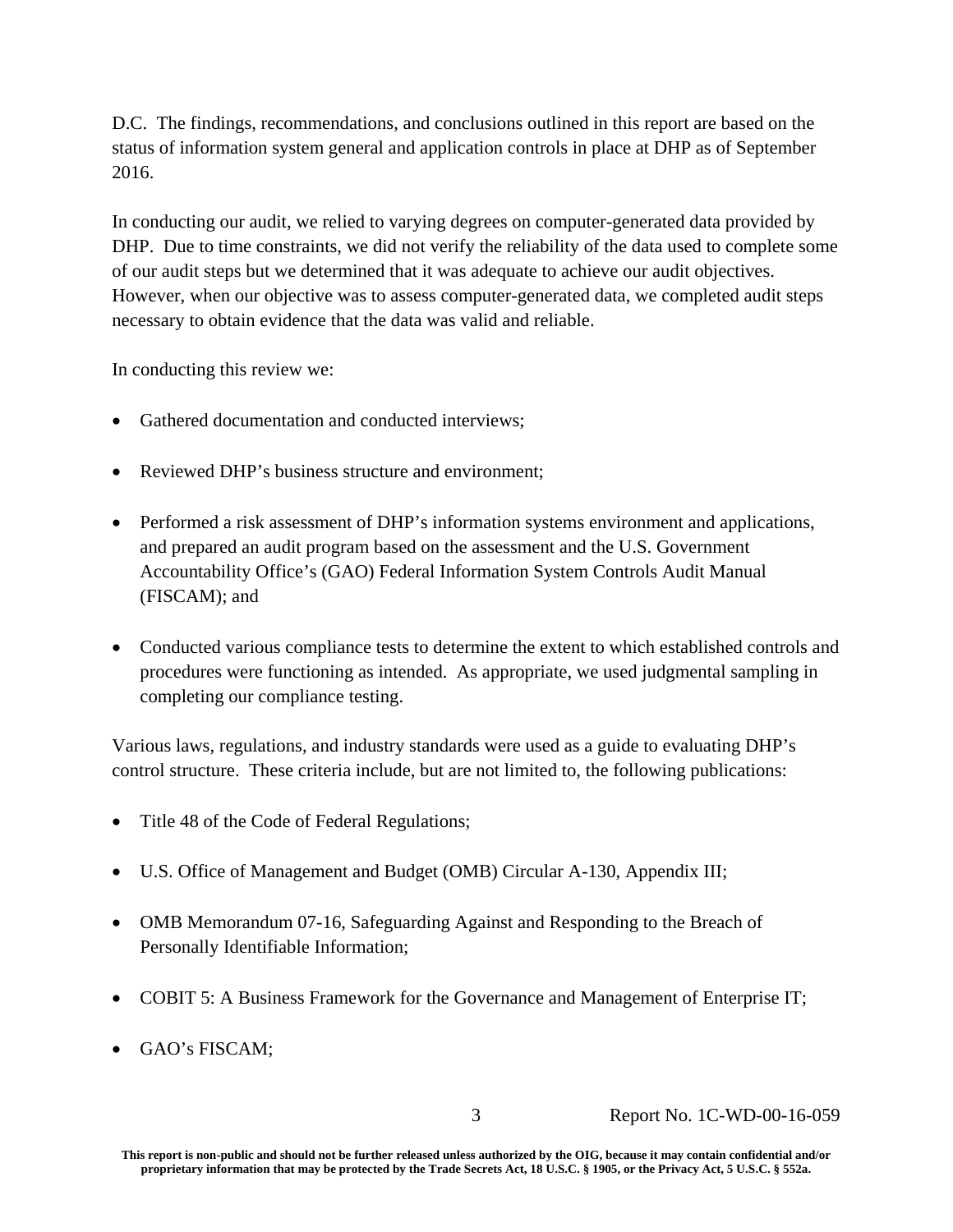- National Institute of Standards and Technology's Special Publication (NIST SP) 800-12, Introduction to Computer Security: The NIST Handbook;
- NIST SP 800-14, Generally Accepted Principles and Practices for Securing Information Technology Systems;
- NIST SP 800-30, Revision 1, Guide for Conducting Risk Assessments;
- NIST SP 800-34, Revision 1, Contingency Planning Guide for Federal Information Systems;
- NIST SP 800-41, Revision 1, Guidelines on Firewalls and Firewall Policy;
- NIST SP 800-53, Revision 4, Security and Privacy Controls for Federal Information Systems and Organizations; and
- NIST SP 800-61, Revision 2, Computer Security Incident Handling Guide.

#### **COMPLIANCE WITH LAWS AND REGULATIONS**

In conducting the audit, we performed tests to determine whether DHP's practices were consistent with applicable standards. While generally compliant, with respect to the items tested, DHP was not in complete compliance with all standards as described in the "Audit Findings and Recommendations" section of this report.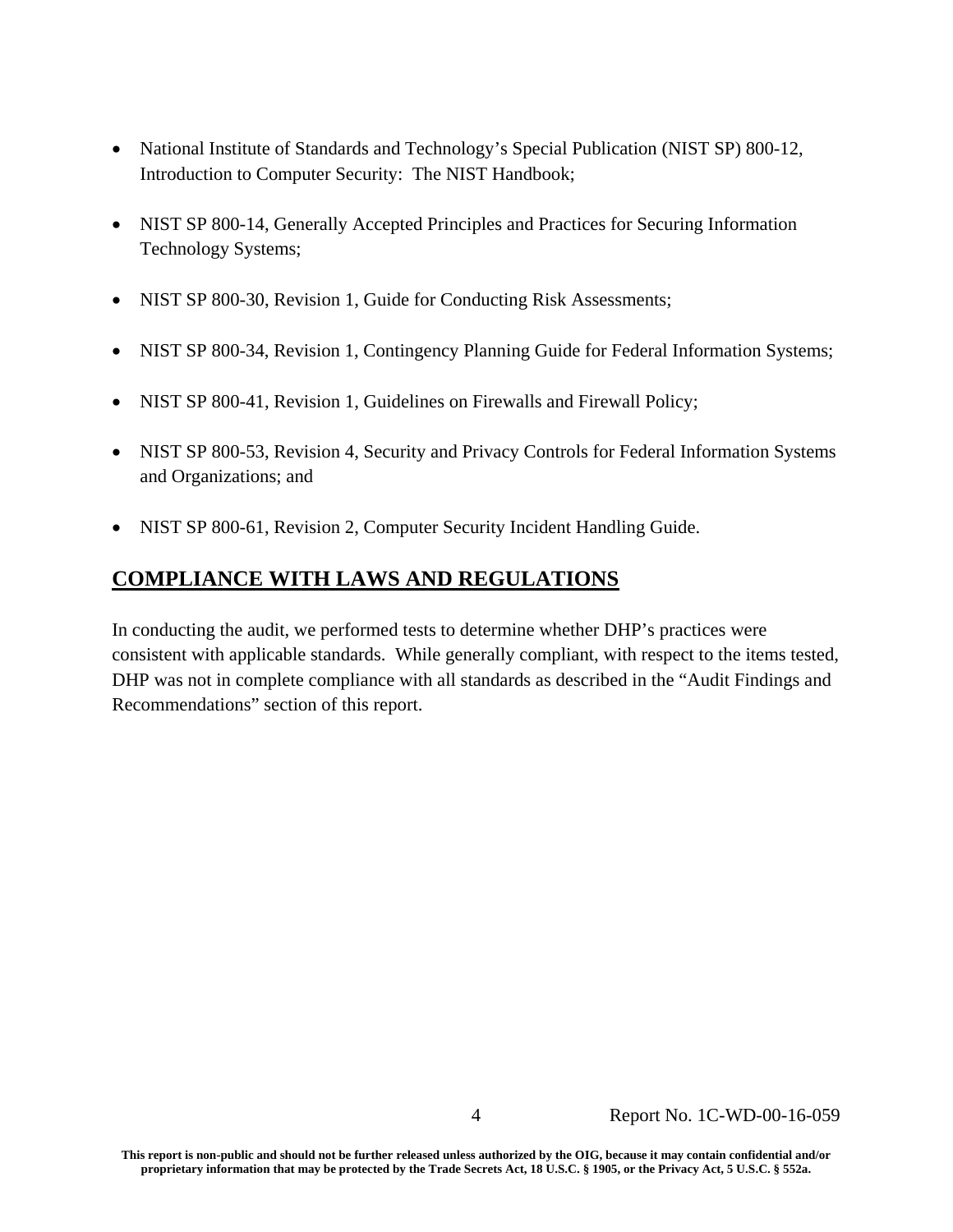## <span id="page-8-0"></span>III. AUDIT FINDINGS AND RECOMMENDATIONS

#### **A. SECURITY MANAGEMENT**

Security management encompasses the policies and procedures that are<br>the basis of DHP's overall IT security program. We evaluated the<br>DHP's ability to develop and maintain security policies, manage risk,<br>assign security-re various system-related controls.

The Plan has implemented a series of formal policies and procedures that comprise its security management program. This includes an adequate risk management methodology and a process to create remediation plans addressing weaknesses identified in risk assessments. We also reviewed DHP's human resources policies and procedures related to hiring, training, transferring, and terminating employees.

Nothing came to our attention to indicate that DHP does not have an adequate security management program.

#### **B. ACCESS CONTROLS**

Access controls are the policies, procedures, and techniques used to prevent or detect unauthorized physical or logical access to sensitive resources. We examined the physical access controls of DHP's facilities and data centers. We also examined the logical controls protecting sensitive data on DHP's network environment and claims processing-related applications.

The access controls observed during this audit include, but are not limited to:

- Procedures for appropriately granting and removing physical access to facilities and data centers;
- Procedures for authorizing and revoking logical access to applications; and
- Routine access reviews.

The following section documents opportunities for improvement related to DHP's physical access controls.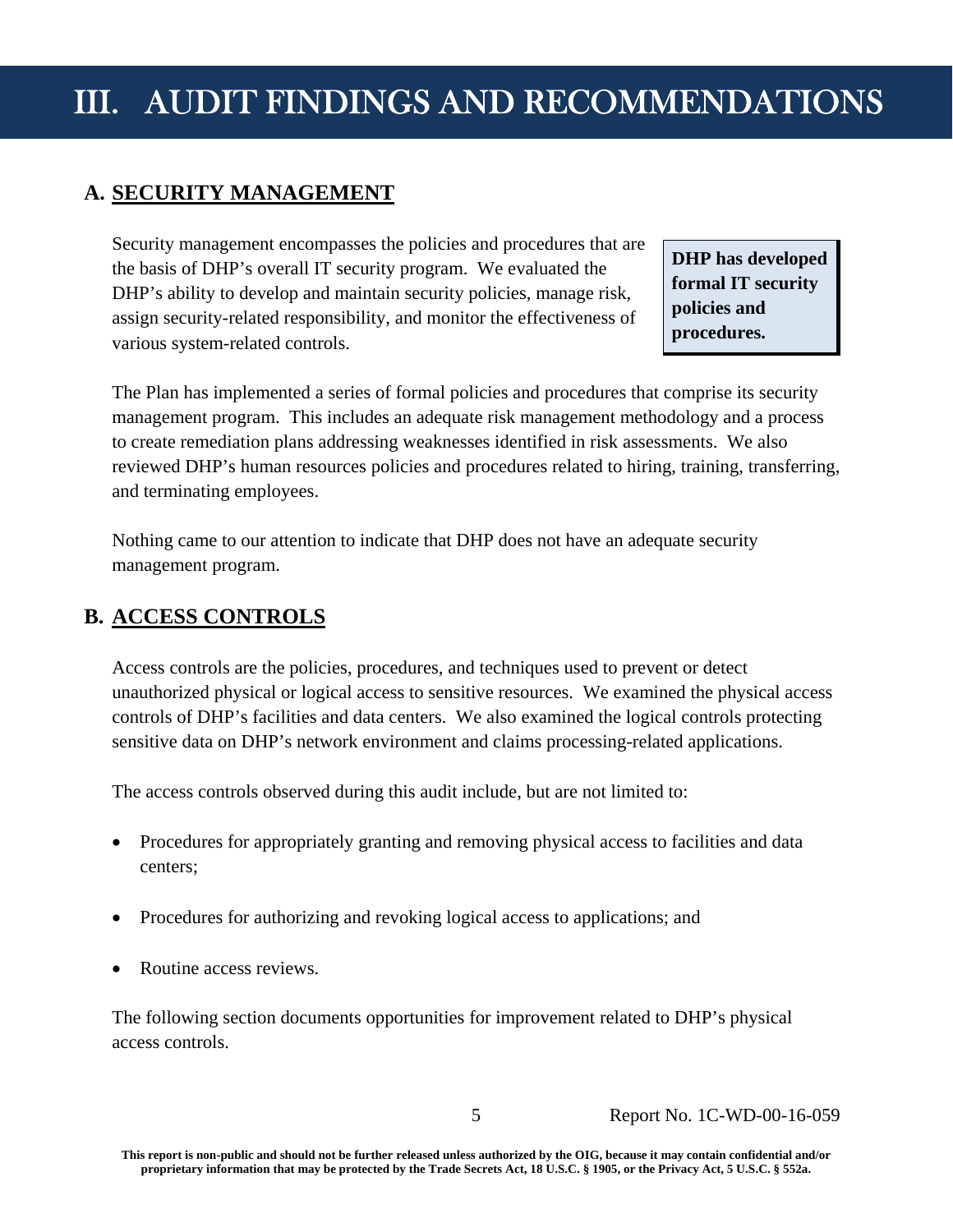#### **1) Data Center Physical Access**

The Plan's primary data center is located and requires multifactor authentication ( ) to gain access. DHP has a back-up data center that is located in  $\Box$  , and access to that area is controlled by . The physical access controls of the back-up data center could be improved by requiring multi-factor authentication at all entrances (e.g., cipher lock or biometric device in addition to an access card). In addition, the physical access controls of both data centers could be improved with the implementation of piggybacking prevention or detection controls at all entrances (e.g., an alarm that sounds if more than one person walks past a sensor for each access card that is swiped).

NIST SP 800-53, Revision 4, provides guidance for adequately controlling physical access to information systems containing sensitive data. Failure to implement adequate physical access controls increases the risk that unauthorized individuals can gain access to confidential data.

#### **Recommendation 1**

We recommend that DHP implement multi-factor authentication at its back-up data center and implement piggybacking prevention or detection controls at both its primary and back-up data centers.

#### *DHP Response:*

#### *"DHP agrees with the recommendation.*

*DHP has implemented the following to address this recommendation:* 

*1. The back-up data center has installed multi-factor authentication (*

*) for data center access. The primary data center had multi-factor authentication installed prior to the audit.* 

*2. A "piggybacking" solution has been installed at both the primary and back-up data centers that ties in to the security system. A piggybacking alarm is generated if anyone enters the data center without badging.* 

*DHP believes this recommendation has been fully remediated."*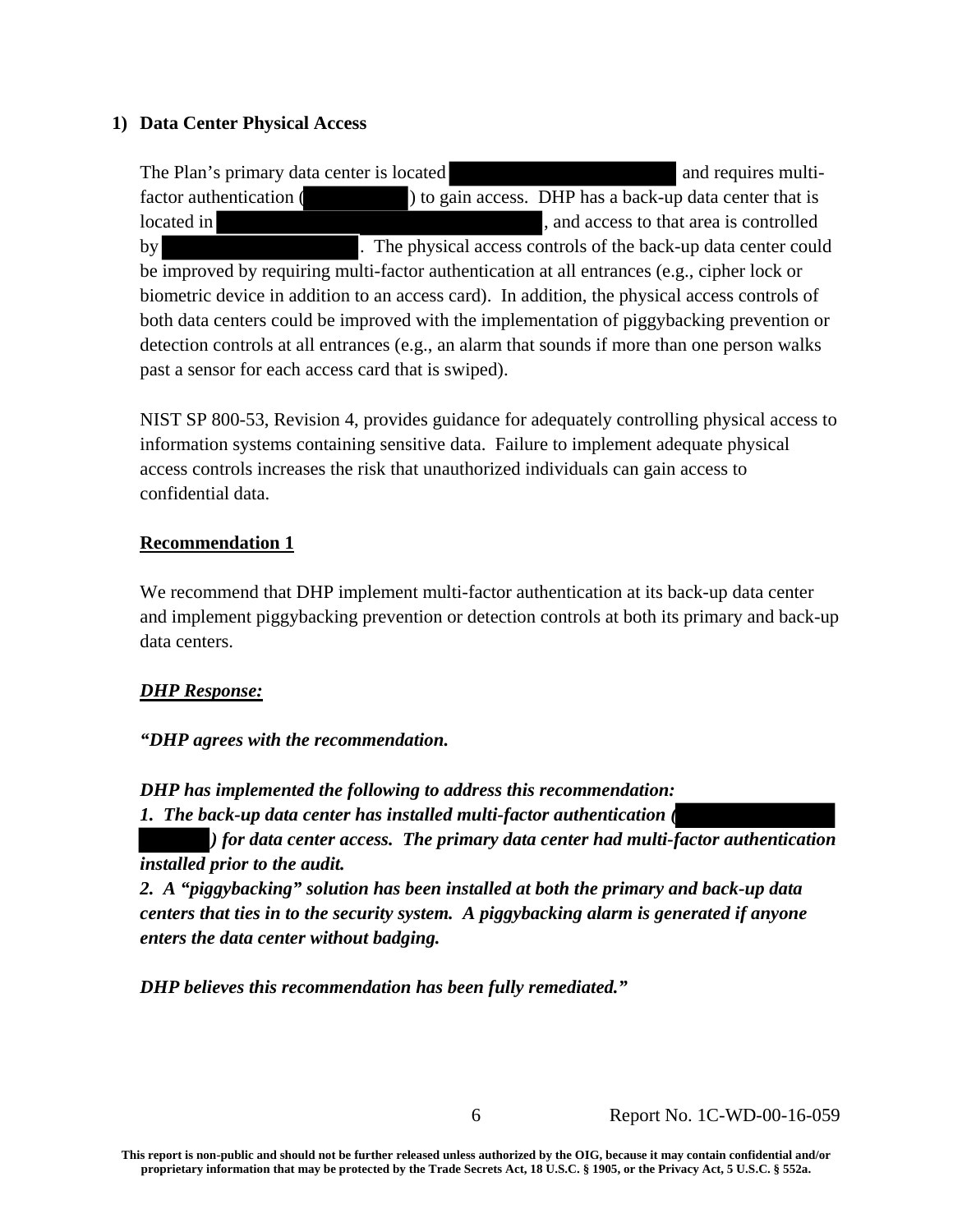#### <span id="page-10-0"></span>**OIG Comment:**

Evidence was provided in response to the draft report that indicates that DHP has implemented the recommended controls; no further action is required.

#### **C. NETWORK SECURITY**

Network security includes the policies and controls used to prevent or monitor unauthorized access, misuse, modification, or denial of a computer network and network-accessible resources.

We evaluated DHP's controls related to network design, data protection, and systems monitoring. We also reviewed the results of several automated vulnerability scans performed during this audit. We observed the following controls in place:

- Preventive controls at the network perimeter;
- Security event monitoring throughout the network; and
- A thorough incident response program.

The following sections document several opportunities for improvement related to DHP's network security controls.

#### **1) Documented Firewall Policy**

DHP has firewalls strategically placed in locations throughout its network. However, the Plan has not formally documented a policy or standard that identifies the types of traffic allowed by the organization and the approved settings that are needed to harden firewalls within the network.

NIST 800-41, Revision 1, states that "A firewall policy dictates how firewalls should handle network traffic for specific IP addresses and address ranges, protocols, applications, and content types (e.g., active content) based on the organization's information security policies."

Without a documented firewall policy, DHP cannot effectively audit its firewall configuration because it does not have a baseline against which to compare the actual/current configuration. Failure to document an approved firewall policy increases the risk that the firewall does not properly manage network traffic.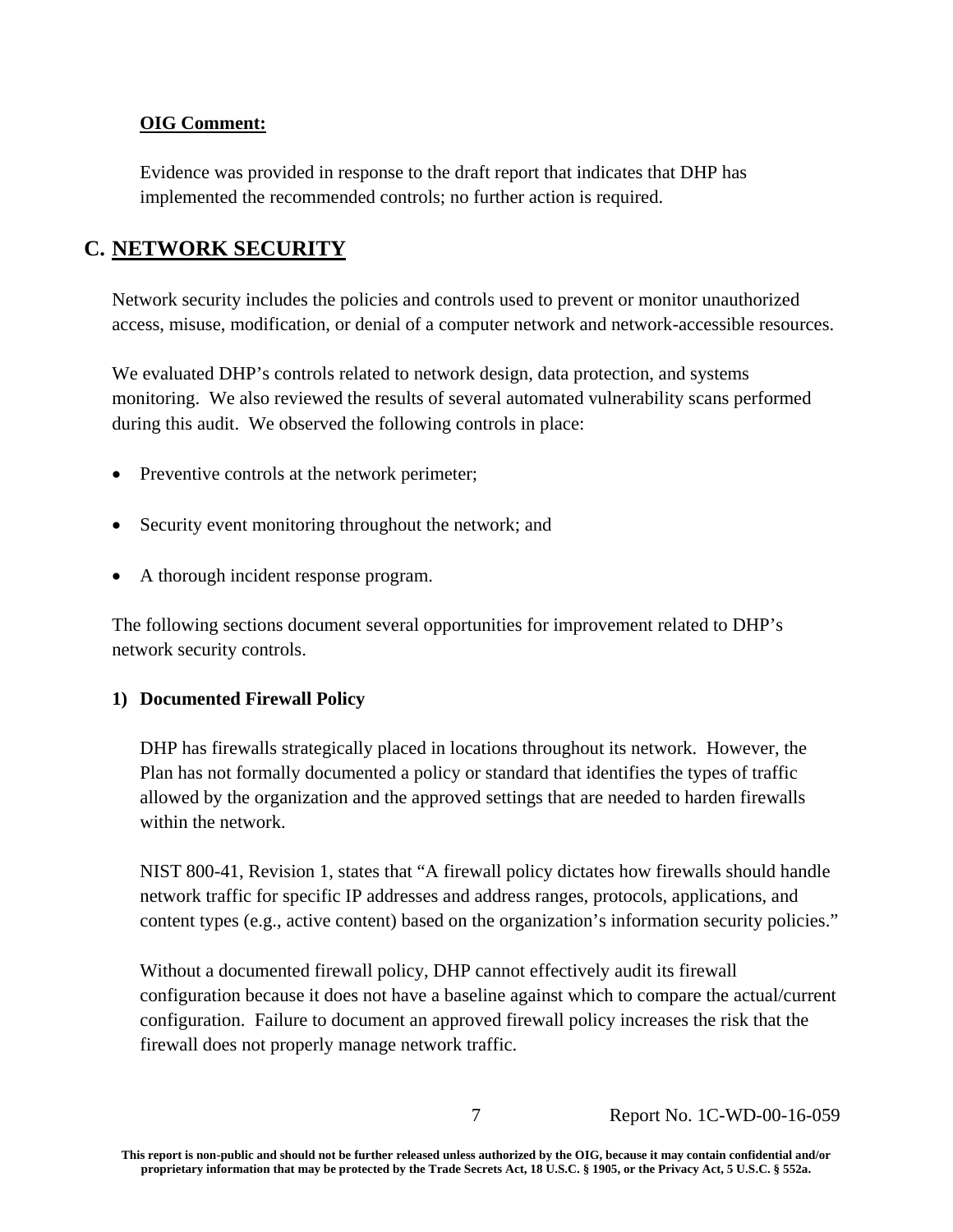#### **Recommendation 2**

We recommend that DHP document and approve a firewall policy and/or configuration standard.

#### *DHP Response:*

#### *"DHP agrees with the recommendation.*

#### *DHP is documenting a firewall policy and configuration standard that is customized to our technical environment. The expected completion date is the end of Q2 2017."*

#### **OIG Comment:**

As part of the audit resolution process, we recommend that DHP provide OPM's Healthcare and Insurance Audit Resolution Group with evidence when it has fully implemented this recommendation. This statement applies to subsequent recommendations in this report that DHP agrees to implement.

#### **2) Firewall Configuration Review**

DHP runs a daily firewall configuration report that indicates what, if any, rules have changed during that day. This control is valuable in helping the Plan detect unauthorized changes to the firewalls. However, as explained above, DHP is unable to adequately audit the current firewall configuration without an approved policy or standard for comparison. While our audit was in progress, DHP implemented a process to audit its firewalls' configuration using an automated scanning tool. The configuration settings are compared to generic benchmarks established by **.** However, this process could be further improved by comparing the configuration to a firewall policy specific to DHP's technical environment and its associated risks.

NIST 800-41, Revision 1, states that rulesets should be reviewed or tested periodically to make sure that the firewall rules are in compliance with the organization's policies.

Failure to audit firewall configurations against the firewall policy or configuration standard increases the risk that the firewalls could be compromised and rules exist which allow unacceptable or unneeded network traffic.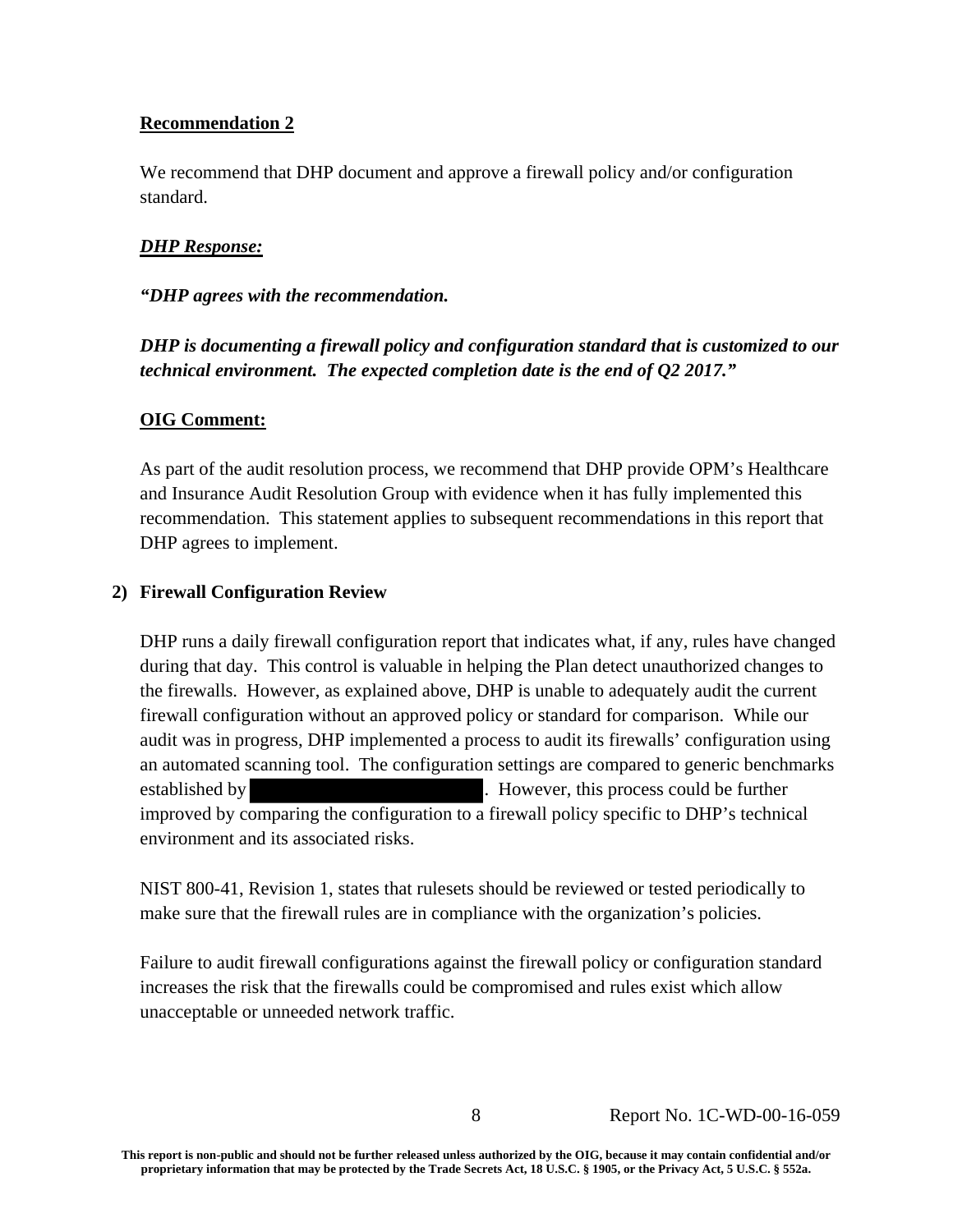#### **Recommendation 3**

We recommend that DHP perform routine audits of its current firewall configurations against an approved firewall policy that is customized to its technical environment. Note – this recommendation cannot be implemented until the controls from Recommendation 2 are in place.

#### *DHP Response:*

#### *"DHP agrees with the recommendation.*

*Once the firewall policy is implemented (see #2), DHP will start periodic audits against the documented firewall configurations."* 

#### **3) System Development Lifecycle**

DHP leverages a variety of third-party software products in its technical environment. The vendors of these products typically publicize information related to the product's "end-oflife" support dates (dates when the vendor will no longer release security updates and patches). DHP stated that its efforts to decommission software begin 12 months before a known end-of-life date. However, our analysis of DHP's system inventory revealed multiple instances of servers running unsupported versions of operating systems. DHP has plans to remove these unsupported systems by the end of November 2016.

NIST SP 800-53, Revision 4, recommends that organizations replace "information system components when support for the components is no longer available from the developer, vendor, or manufacturer . . . ." NIST SP 800-53, Revision 4, also states that "Unsupported components . . . provide a substantial opportunity for adversaries to exploit new weaknesses discovered in the currently installed components."

Failure to upgrade system software could result in information systems containing security vulnerabilities for which no remediation is available.

#### **Recommendation 4**

We recommend that DHP implement a methodology to ensure that information systems are upgraded to current versions before the end of vendor support.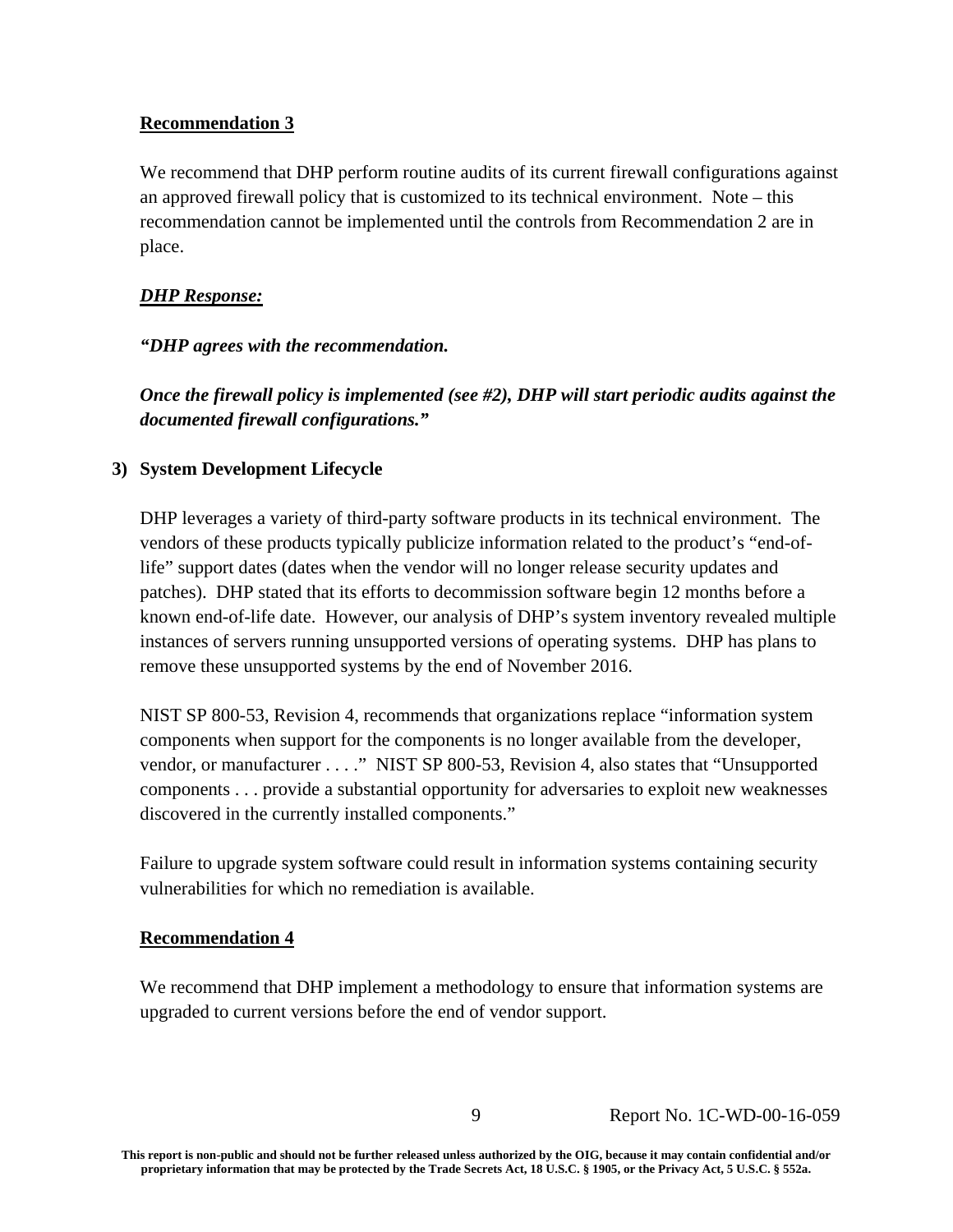#### *DHP Response:*

*"DHP agrees with the recommendation.* 

*DHP will implement the following to address this recommendation:* 

- *1. DHP utilizes the within to be within to be within to be within to be within to be within to be within to be within to be within to be within to be written to be written to be written to be written to be written to maintain the inventory of applications. This inventory is used to track needed version upgrades and EOL. DHP will add Operating Systems and Databases to this tracking list so all can be tracked from one source. This will be completed by the end of Q1 2017.*
- *2. At the end of each annual budget cycle, IT management reviews the list from #1 above for all platforms, infrastructure, applications, and software that need to be upgraded in the next calendar year. This list is sorted from highest to lowest priority.*
- *3. IT management then submits a proposal to the Infrastructure Investment Review Board (IIRB) requesting funding for the items on the list.*
- *4. Once funding is approved, the funds are used to upgrade as many items as possible starting with the high priority items."*

#### **4) Network Access Controls**

DHP does not have controls to prevent non-company owned devices from connecting to its internal network. However, we were told that the Plan has purchased a network access control solution to address this problem, and aims to implement it by the end of 2017.

**DHP is implementing a solution to prevent noncompany owned devices from connecting to its network.** 

NIST 800-53, Revision 4, states that an information system should uniquely identify and authenticate devices before establishing a network connection.

Failure to control access to network ports could allow unauthorized users or devices to connect to sensitive network resources.

#### **Recommendation 5**

We recommend that DHP implement network access controls to prevent non-company owned devices from connecting to its internal network.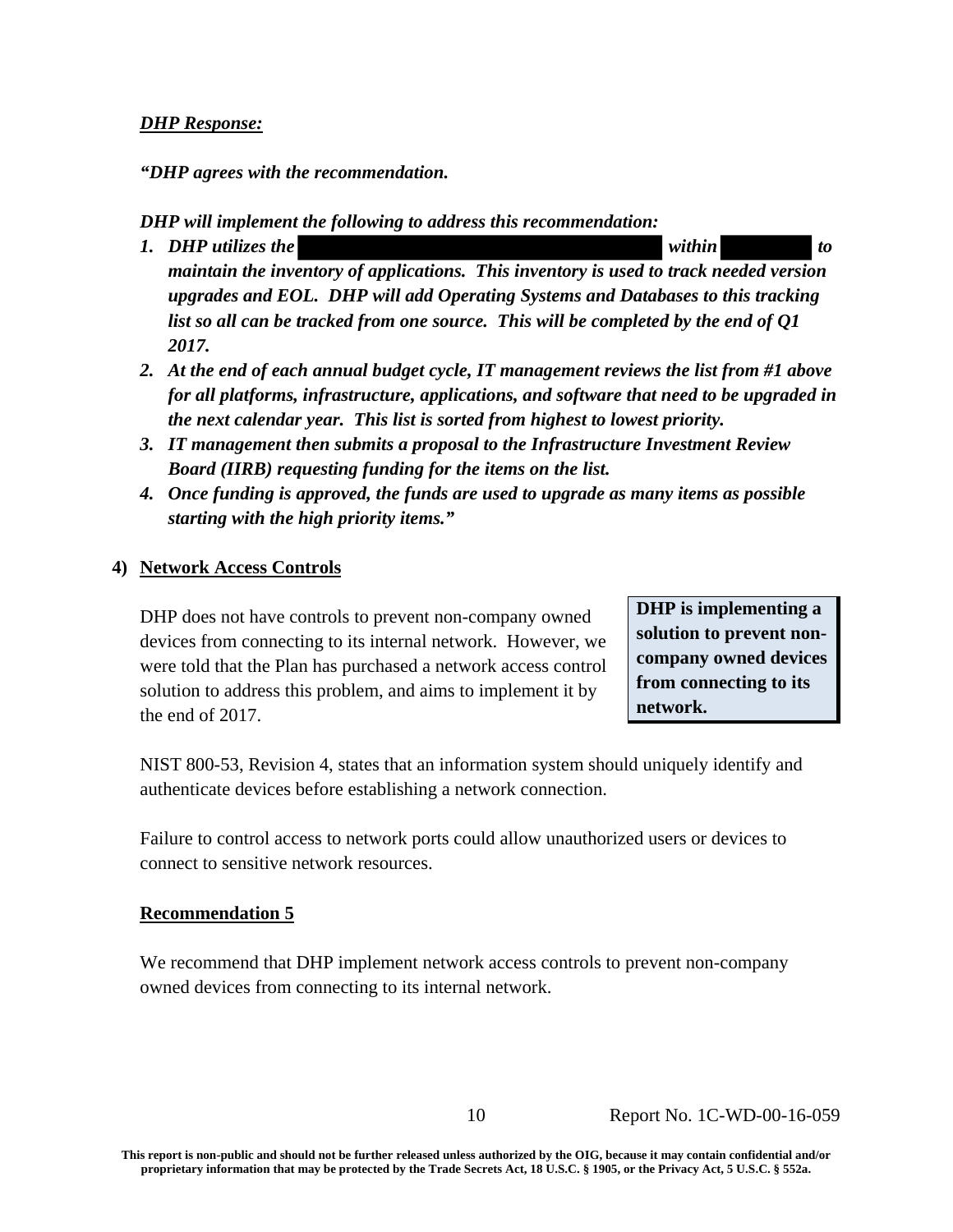#### <span id="page-14-0"></span>*Plan Response:*

*"DHP agrees with the recommendation.* 

*A security solution has been purchased. Implementation of a network access controls project will begin in early 2017 but due to the complexity of the scope a definite planned completion date cannot be determined at this time. As this project progresses DHP will be in a better position to narrow down a planned completion time."* 

#### **D. CONFIGURATION MANAGEMENT**

Configuration management involves the policies and procedures used to ensure that systems are configured according to a consistent and approved risk-based standard. We evaluated DHP's management of the configuration of its computer servers and databases. Our review found the following controls in place:

- Documented configuration management policy;
- Documented system change control process; and
- Adequate system patching process.

The sections below document areas for improvement related to DHP's configuration management controls.

#### **1) Security Configuration Standards**

DHP has not documented formal security configuration standards for its computer servers or databases. A security configuration standard is a formally approved document that contains details on how security settings should be configured for specific operating platforms.

NIST SP 800-53, Revision 4, states that an organization should establish and document "configuration settings for information technology products employed within the information system . . . that reflect the most restrictive mode consistent with operational requirements . . . ." In addition, NIST SP 800-53, Revision 4, states that an organization must develop, document, and maintain a current baseline configuration of the information system.

Failure to establish approved system configuration settings increases the risk systems may not be configured in a secure manner.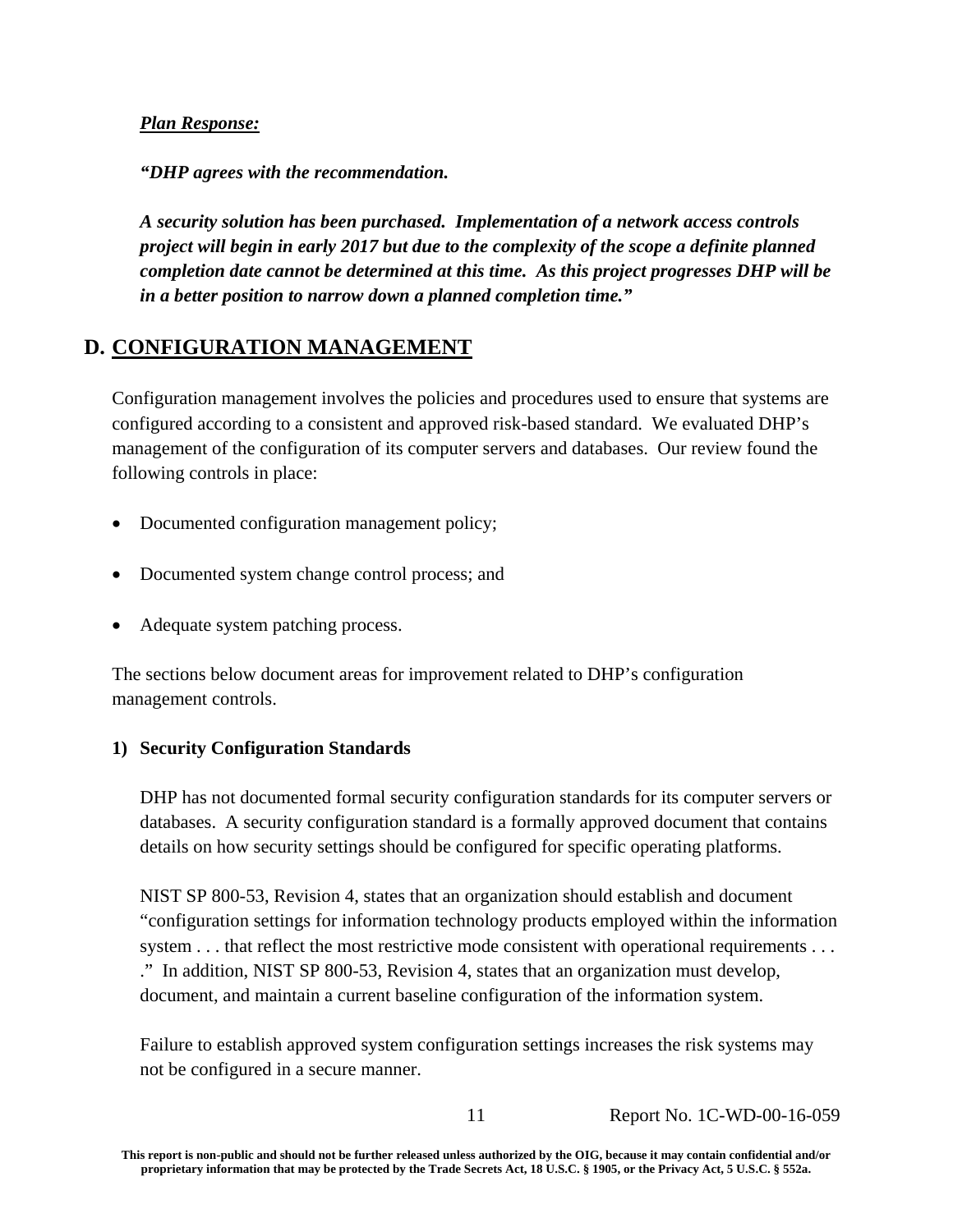#### **Recommendation 6**

We recommend that DHP document approved security configuration settings for all operating platforms and databases deployed in its technical environment.

#### *DHP Response:*

#### *"DHP agrees with the recommendation.*

*DHP will document all database and operating system security configuration standards by the end of Q3 2017."* 

#### **2) Security Configuration Auditing**

As noted above, DHP does not maintain approved security **DHP cannot** configuration standards for its operating platforms and databases, **effectively audit its** and therefore it cannot effectively audit its system's security **systems' security** settings (i.e., there are no approved settings to which to compare  $\left| \right|$  settings. the actual settings).

DHP has recently acquired an automated scanning tool that will allow it to conduct compliance audits of servers and databases within the network environment. Utilizing an automated compliance scanning tool to audit security settings against established security configuration standards will help ensure that servers and databases are appropriately hardened. However, DHP must have mature configuration standards in place (see Recommendation 6) before this tool can be fully effective.

NIST SP 800-53, Revision 4, states that an organization must monitor and control changes to the configuration settings in accordance with organizational policies and procedures.

FISCAM requires current configuration information to be routinely monitored for accuracy. Monitoring should address the baseline and operational configuration of the hardware, software, and firmware that comprise the information system.

Failure to implement a thorough configuration compliance auditing program increases the risk that insecurely configured servers exist undetected, creating a potential gateway for malicious virus and hacking activity.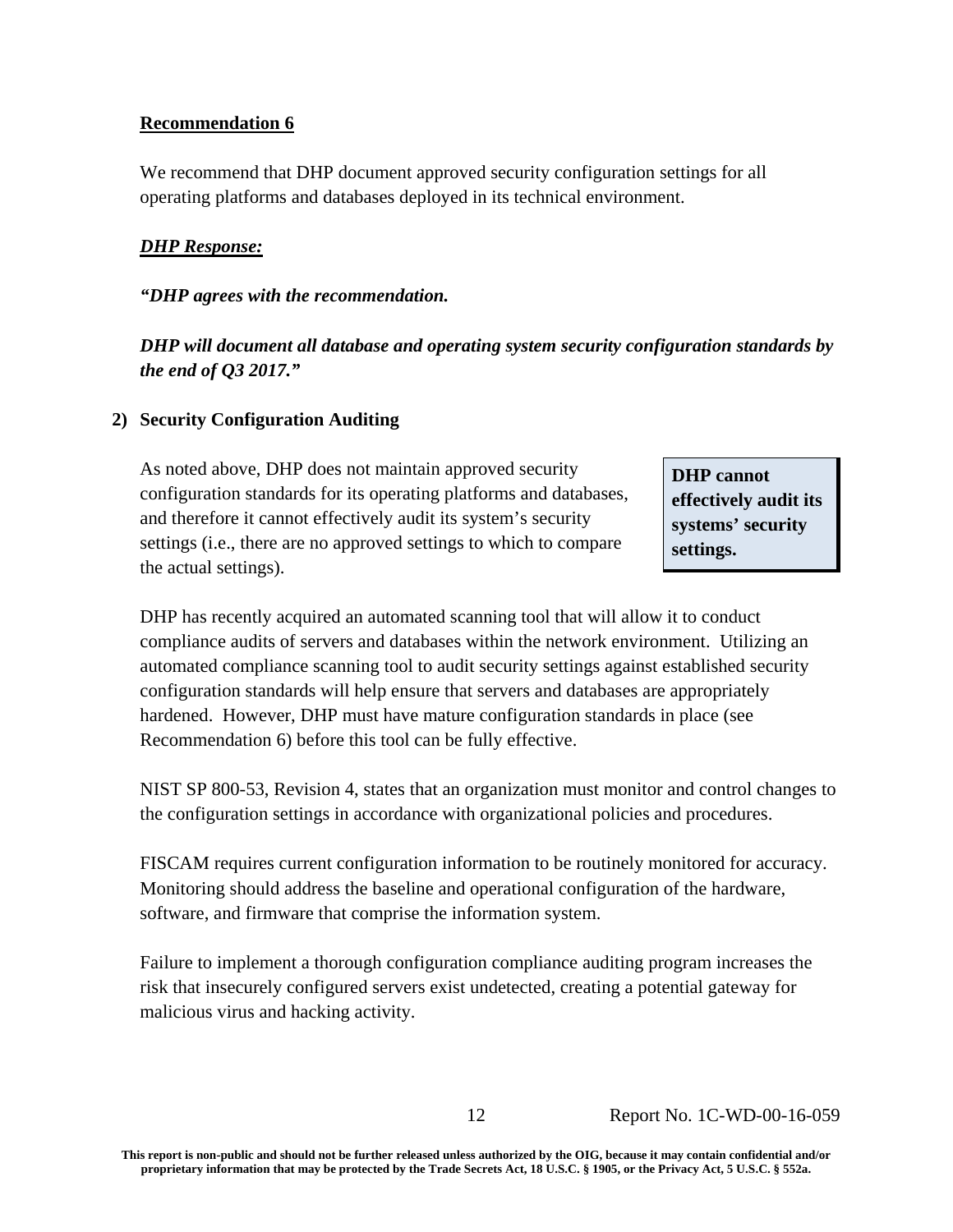#### <span id="page-16-0"></span>**Recommendation 7**

We recommend that DHP implement a process to routinely audit the configuration settings of servers and databases to ensure they are in compliance with the approved security configuration standards. Note – this recommendation cannot be implemented until the controls from Recommendation 6 are in place.

#### *DHP Response:*

*"DHP agrees with this recommendation.* 

*Once the database and operating system security configuration standards have been documented (see #6), DHP will implement processes to audit these settings to make sure they are in compliance with the approved standards."* 

#### **E. CONTINGENCY PLANNING**

Contingency planning includes the policies and procedures that ensure adequate availability of information systems, data, and business processes. We reviewed the following elements of DHP's contingency planning program to determine whether controls are in place to prevent or minimize interruptions to business operations when disruptive events occur:

- Disaster recovery plan and testing;
- Business continuity plan and testing; and
- Emergency response procedures.

We determined that the contingency planning documentation contained the critical elements suggested by NIST SP 800-34, Revision 1, "Contingency Planning Guide for Federal Information Systems." DHP has identified and prioritized the systems and resources that are critical to business operations, and have developed detailed procedures to recover those systems and resources.

Nothing came to our attention to indicate that DHP has not implemented adequate controls related to contingency planning.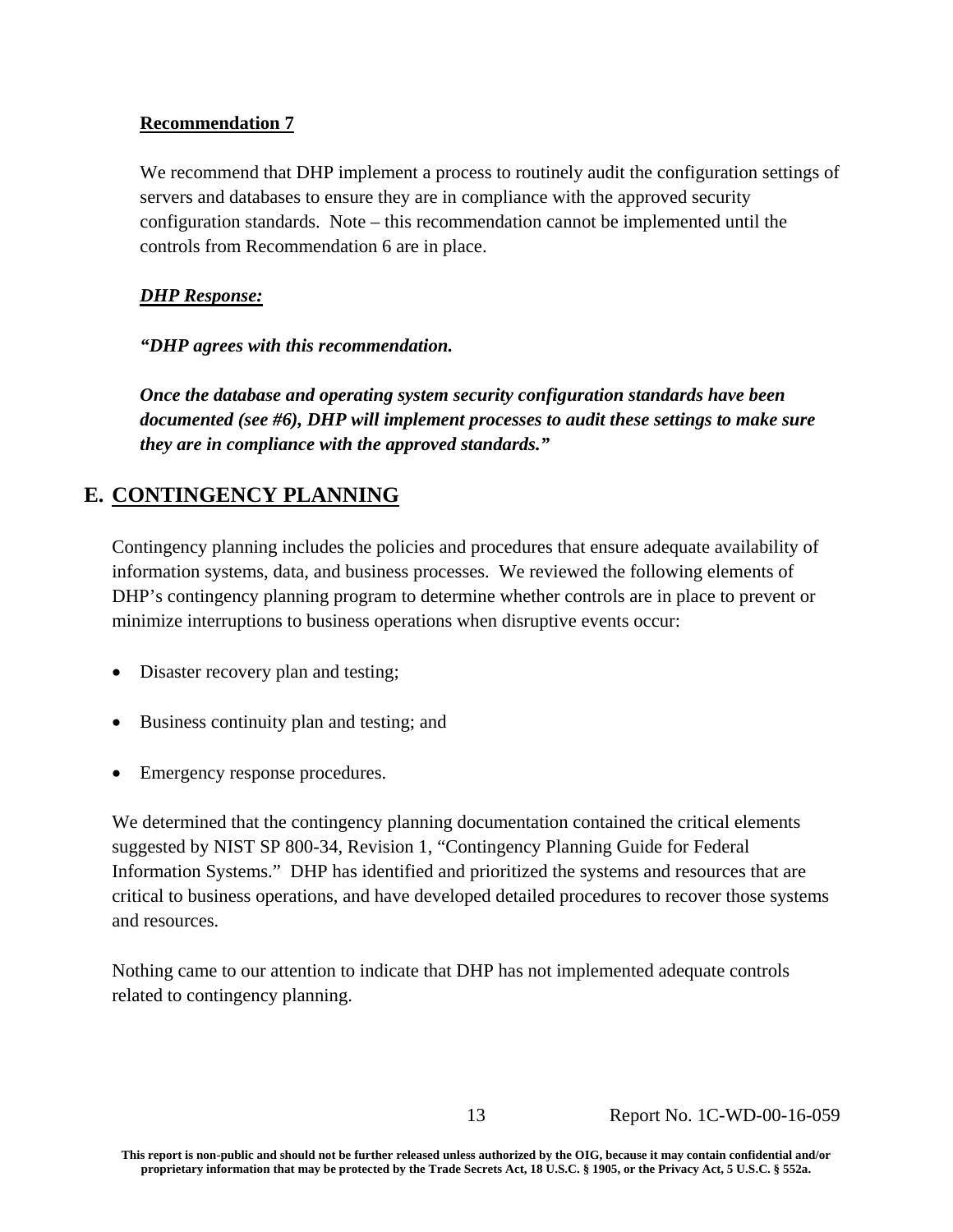#### <span id="page-17-0"></span>**F. APPLICATION CONTROLS**

The following sections detail our review of the applications and business processes supporting DHP's claims adjudication process. We reviewed the following processes related to the claims adjudication process: application configuration management, claims processing, member enrollment, and provider debarment.

#### **1) Application Configuration Management**

We evaluated the policies and procedures governing application development and change control over DHP's claims processing systems.

The Plan has implemented policies and procedures related to application configuration management, and has also adopted a system development life cycle methodology that IT personnel follow during routine software modifications. We observed the following controls related to testing and approvals of software modifications:

- Policies and procedures that allow modifications to be tracked throughout the change process;
- Unit, integration, and quality assurance testing are conducted in accordance with industry standards; and
- A group independent from the software developers moves code between development and production environments to ensure separation of duties.

Nothing came to our attention to indicate that DHP has not implemented adequate controls related to the application configuration management process.

#### **2) Claims Processing**

We evaluated the input, processing, and output controls associated with DHP's claims adjudication process. We have determined the following controls are in place over DHP's claims adjudication system:

- Documented policies and procedures for the input and processing of claims;
- Quality assurance reviews of claims processing; and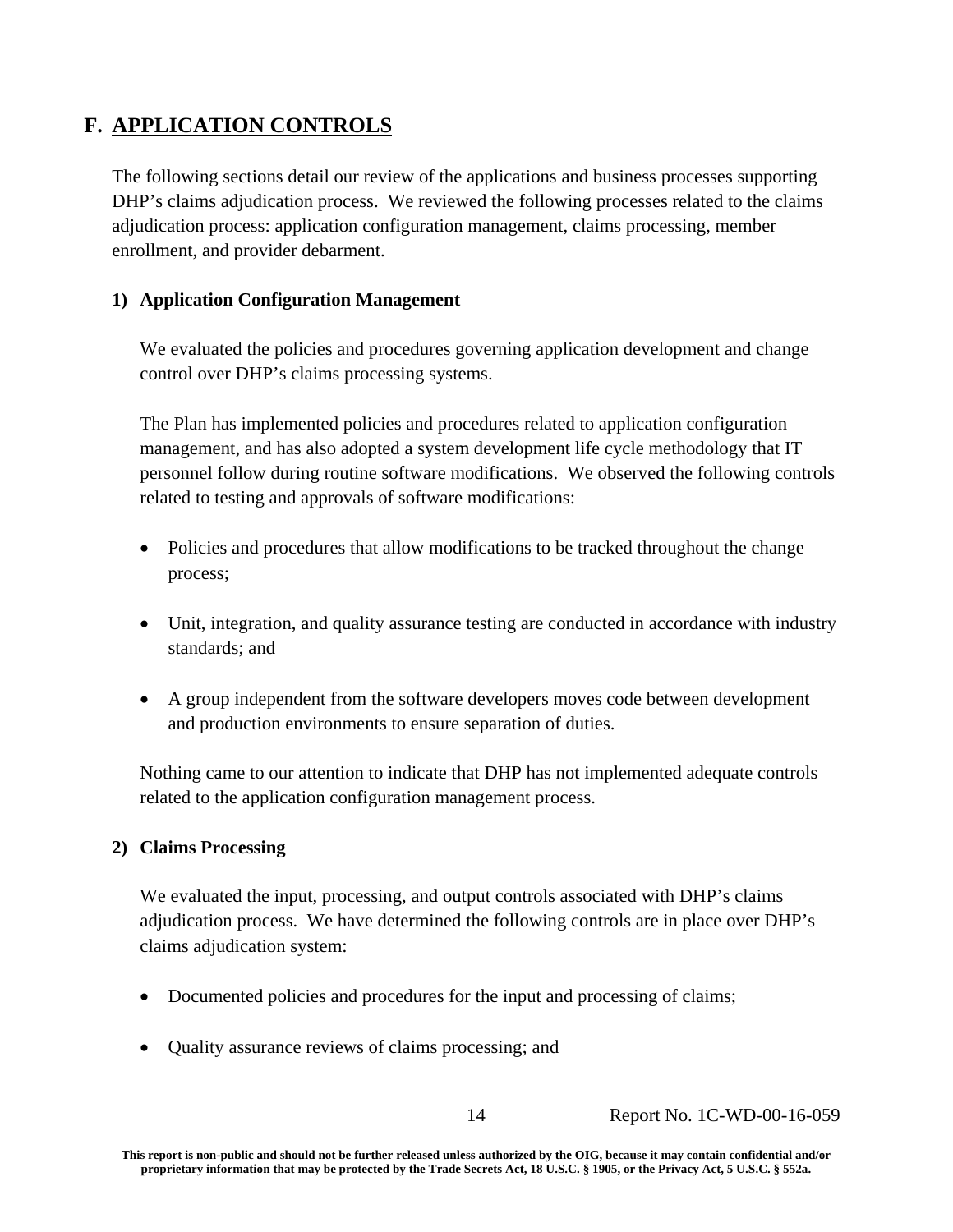Tracking of electronic claims and files through the adjudication process.

However, we noted one opportunity for improvement related to DHP's claims processing controls.

#### *Paper Claims Tracking*

During a walk-though of the claims processing workflow we noted that incoming paper claims are opened in one area, then transported to another building for sorting and batching, and then returned to the original location for scanning. DHP does not have a process in place to log or track paper claims as they are transported from one facility to another.

Failure to track paper claims increases the chances that claims could be lost or misplaced in transit which could lead to the unintended disclosure of sensitive information.

#### **Recommendation 8**

We recommend that DHP implement a process to verify that all paper claims are tracked throughout the claims adjudication process.

#### *DHP Response:*

#### *"DHP agrees with the recommendation.*

#### *DHP has implemented the following to address the recommendation:*

- *1. DHP now uses locked containers for transporting paper claims between buildings.*
- *2. Each container will have a log sheet showing*

 *The same process is followed when claims are being* 

*returned to the mail room.* 

*3.* Security for the mail room at has been upgraded to require  *for entry. Access to the mail room is limited to authorized staff only."*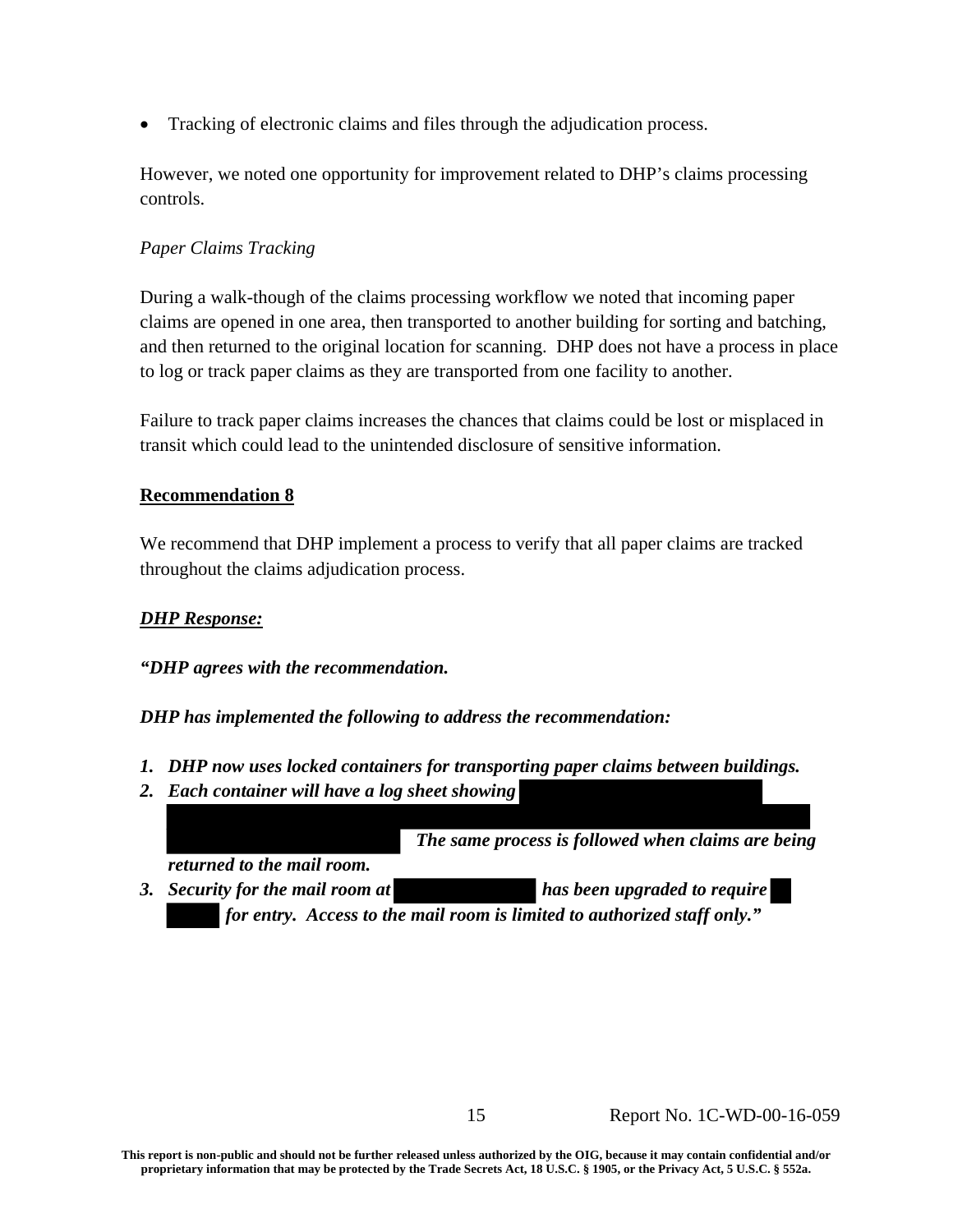#### **OIG Comment:**

DHP provided evidence in response to the draft report that the controls identified above had been implemented; no further action is required.

#### **3) Enrollment**

We assessed DHP's procedures for managing its member enrollment data. Enrollment information is received electronically or in paper format and is manually entered into the enrollment database. The Plan has resources dedicated to FEHBP enrollment and conducts quality reviews and audits to ensure that enrollment information is entered accurately and completely.

Nothing came to our attention to indicate that DHP has not implemented adequate controls over the enrollment process.

#### **4) Debarment**

DHP has documented procedures for reviewing provider files for debarments and suspensions. The Provider Services & Credentialing Department downloads the OPM OIG debarment list monthly and manually compares the list to the provider information system. Any matches are reviewed, discussed, and confirmed. If a match is found a hold is placed on the debarred provider in the claims processing system. Any claim submitted by a debarred provider is flagged to adjudicate through the OPM OIG debarment process. This process includes member notification, a 15-day grace period, and then denial of the claim.

Nothing came to our attention to indicate that DHP has not implemented adequate controls over the debarment process.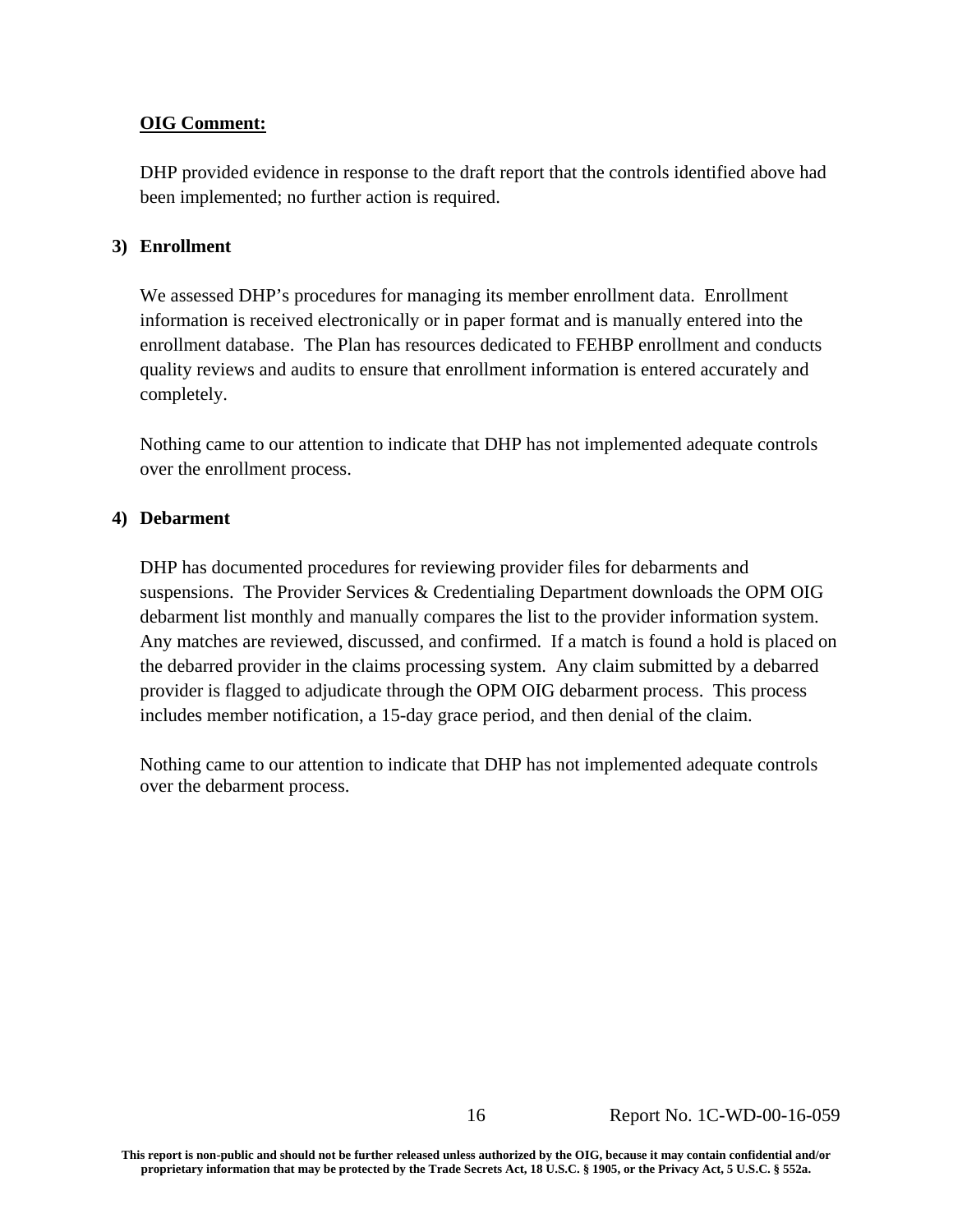### APPENDIX

#### **OPM Draft Audit Report Recommendation Comments**

#### **Dean Health Plan**

#### **1/25/2017**

#### **Recommendation 1 – Access Controls: Data Center Physical Access**

We recommend that DHP implement multi-factor authentication at its back-up data center and implement piggybacking prevention or detection controls at both its primary and back-up data centers.

#### *DHP Response:*

*DHP agrees with the recommendation.* 

*DHP has implemented the following to address this recommendation:* 

- *) for data center access. The primary data center had multi-factor authentication 1. The back-up data center has installed multi-factor authentication ( installed prior to the audit.*
- *2. A "piggybacking" solution has been installed at both the primary and back-up data centers that ties in to the security system. A piggybacking alarm is generated if anyone enters the data center without badging.*

 *DHP believes this recommendation has been fully remediated.* 

#### **Recommendation 2 – Network Security: Documented Firewall Policy**

We recommend that DHP document and approve a firewall policy and/or configuration standard.

#### *DHP Response:*

*DHP agrees with the recommendation.* 

*DHP is documenting a firewall policy and configuration standard that is customized to our technical environment. The expected completion date is the end of Q2 2017.* 

#### **Recommendation 3 – Network Security: Firewall Configuration Review**

 approved firewall policy that is customized to its technical environment. **Note** – this We recommend that DHP perform routine audits of its current firewall configurations against an recommendation cannot be implemented until the controls from Recommendation 2 are in place.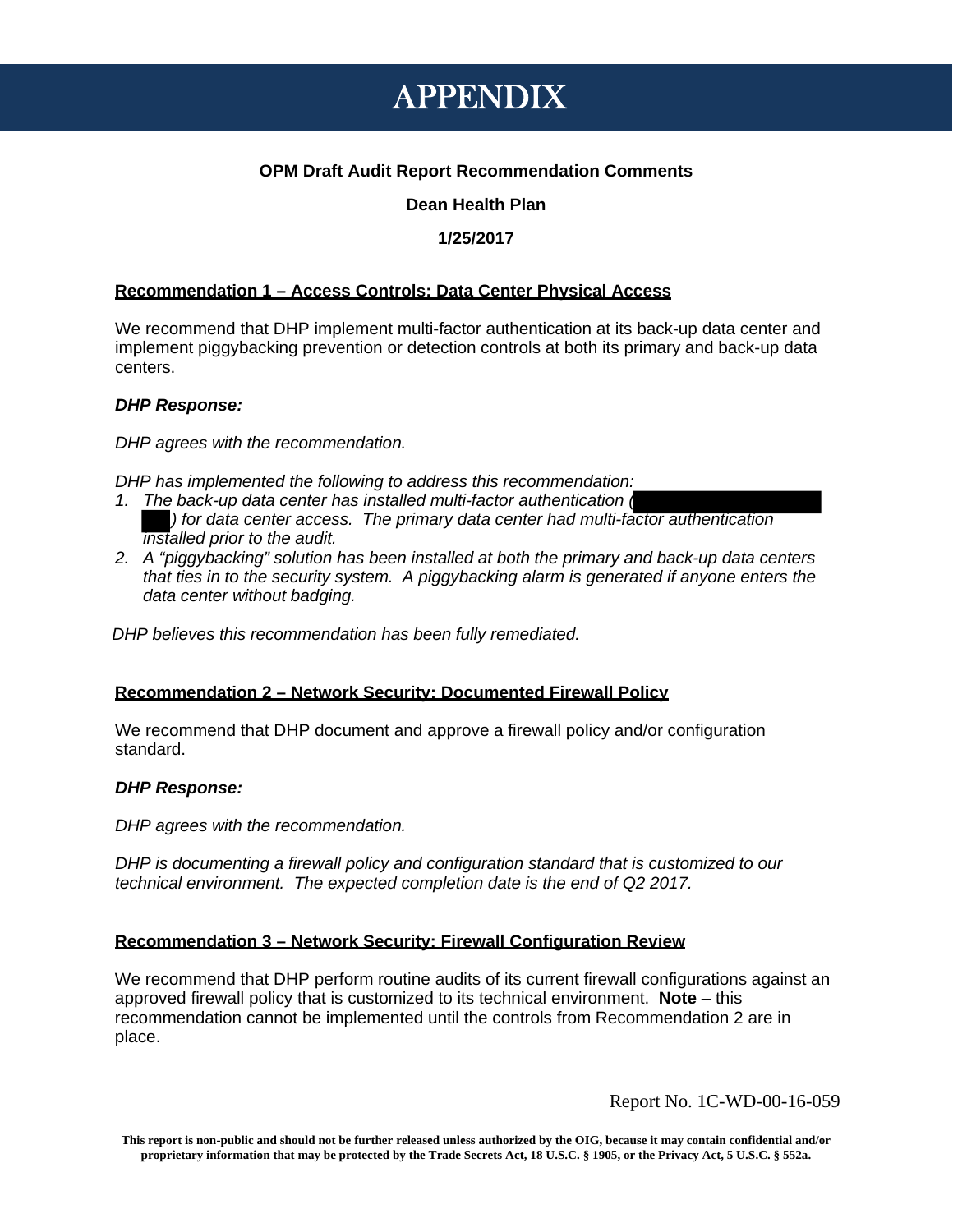#### *DHP Response:*

*DHP agrees with the recommendation.* 

*Once the firewall policy is implemented (see #2), DHP will start periodic audits against the documented firewall configurations.* 

#### **Recommendation 4 – Network Security: System Development Lifecycle**

We recommend that DHP implement a methodology to ensure that information systems are upgraded to current versions before the end of vendor support.

#### *DHP Response:*

*DHP agrees with the recommendation.* 

*DHP will implement the following to address this recommendation:*

- *maintain the inventory of applications. This inventory is used to track needed version 1. DHP utilizes the within to upgrades and EOL. DHP will add Operating Systems and Databases to this tracking list*  so all can be tracked from one source. This will be completed by the end of Q1 2017.
- *2. At the end of each annual budget cycle, IT management reviews the list from #1 above for all platforms, infrastructure, applications, and software that need to be upgraded in the next calendar year. This list is sorted from highest to lowest priority.*
- *3. IT management then submits a proposal to the Infrastructure Investment Review Board (IIRB) requesting funding for the items on the list.*
- *4. Once funding is approved, the funds are used to upgrade as many items as possible starting with the high priority items.*

#### **Recommendation 5 – Network Security: Network Access Controls**

We recommend that DHP implement network access controls to prevent non-company owned devices from connecting to its internal network.

#### *DHP Response:*

*DHP agrees with the recommendation.* 

*A security solution has been purchased. Implementation of a network access controls project will begin in early 2017 but due to the complexity of the scope a definite planned completion date cannot be determined at this time. As this project progresses DHP will be in a better position to narrow down a planned completion time.*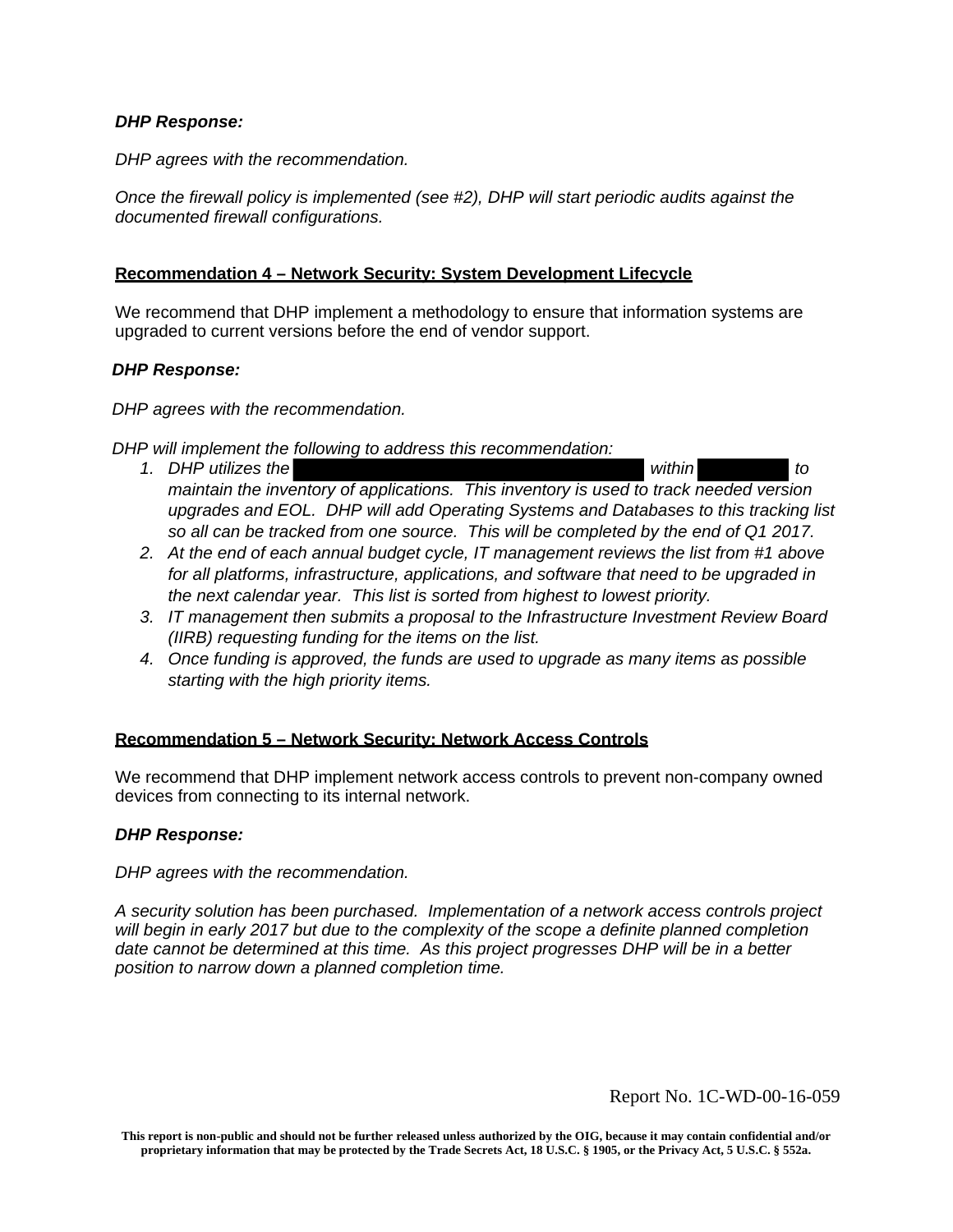#### **Recommendation 6 – Configuration Management: Security Configuration Standards**

We recommend that DHP document approved security configuration settings for all operating platforms and databases deployed in its technical environment. *DHP Response:* 

*DHP agrees with the recommendation.* 

*DHP will document all database and operating system security configuration standards by the end of Q3 2017.* 

#### **Recommendation 7 – Configuration Management: Security Configuration Auditing**

 We recommend that DHP implement a process to routinely audit the configuration settings of  configuration standards. Note – this recommendation cannot be implemented until the controls servers and databases to ensure they are in compliance with the approved security from Recommendation 6 are in place.

#### *DHP Response:*

*DHP agrees with this recommendation.* 

*Once the database and operating system security configuration standards have been documented (see #6), DHP will implement processes to audit these settings to make sure they are in compliance with the approved standards.* 

#### **Recommendation 8 – Application Controls: Claims Processing – Paper Claims Tracking**

We recommend that DHP implement a process to verify that all paper claims are tracked throughout the claims adjudication process.

#### *DHP Response:*

*DHP agrees with the recommendation.* 

*DHP has implemented the following to address the recommendation:*

- *1. DHP now uses locked containers for transporting paper claims between buildings.*
- *2. Each container will have a log sheet showing*

 *The same process is followed when claims are being returned to the mail room.* 

*3. Security for the mail room at has been upgraded to require for entry. Access to the mail room is limited to authorized staff only.*